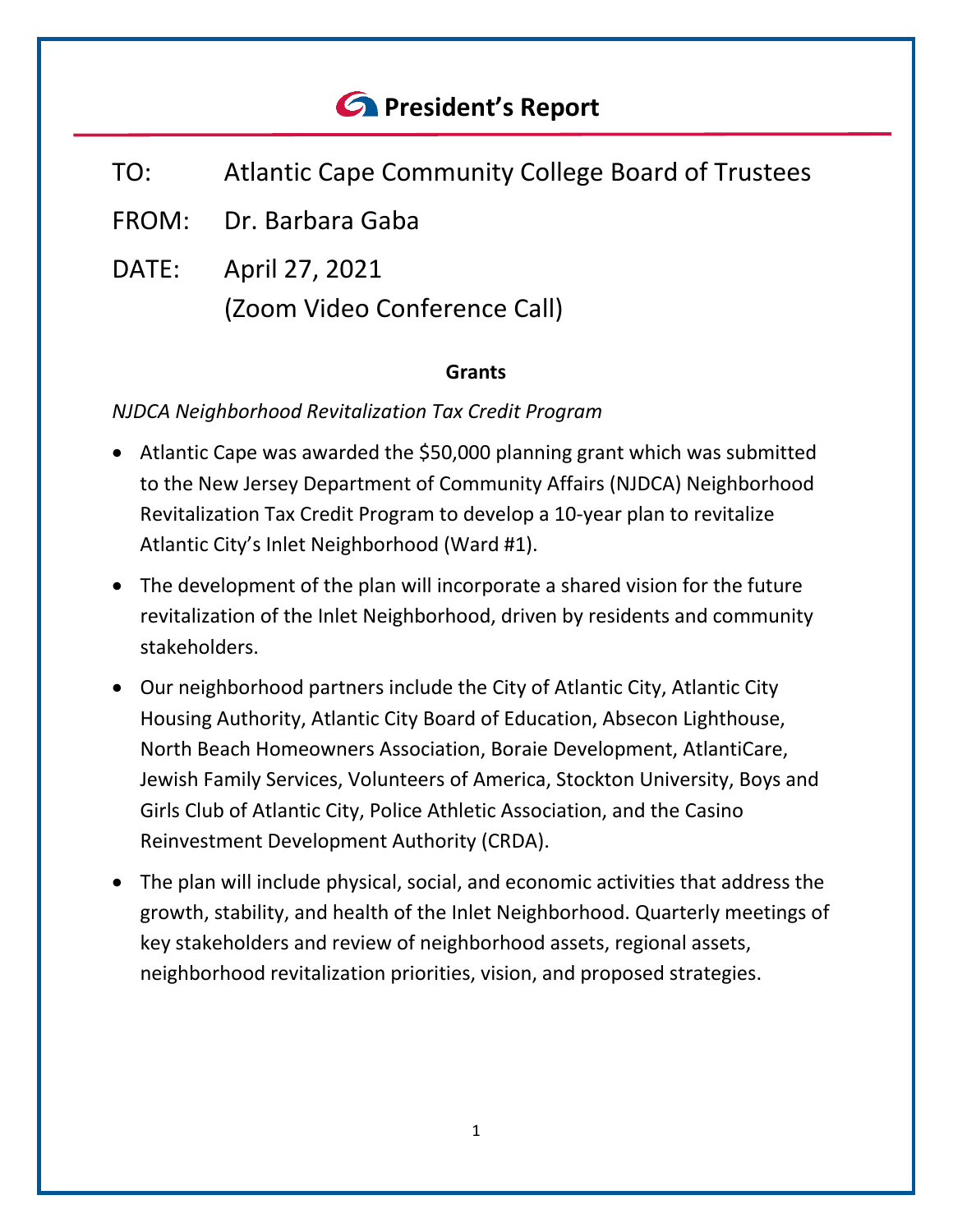## **University Partnerships**

*Rutgers University–Camden Scholarship at Atlantic Cape Community College – Mays Landing Campus*

- Rutgers–Camden is extending their scholarship program specifically for graduates of Atlantic Cape Community College who transfer to Rutgers-Camden, which has a site at our Mays Landing Campus.
- The Rutgers–Camden Scholarship at Atlantic Cape Community Colleges provides Atlantic Cape graduates with merit-based financial support. Combined with need-based state and federal aid, this award presents the opportunity for Atlantic Cape Community College graduates to earn a worldclass Rutgers degree at a greatly reduced tuition rate.
- Sixty-one (61) Atlantic Cape graduates received a total of \$190,857 in support from this scholarship when they enrolled at Rutgers University–Camden for the 2020-21 academic year.

# **Recognitions for Accessibility**

- Atlantic Cape has been recognized many times for our implementation of Blackboard Ally, which enhanced the accessibility of the college's online education, and for our great strides in making Atlantic Cape accessible to all students.
- Blackboard recently debuted *The Book of Ally: Discoveries Along the Journey of Inclusion*, an e-text summarizing accessibility trends, case studies, and the Ally Tour visits, which features Atlantic Cape and quotes from students, faculty, and staff.
- Atlantic Cape was Blackboard Ally's first stop on their "Inclusive Learning Tour" in February 2019; in March 2019 Blackboard published their blog and podcast regarding their Atlantic Cape visit called "Atlantic Cape Community College - Rising Up to the Challenge"; Instructional Technology and Center for Accessibility staff led a webinar for Blackboard's "Global Accessibility Awareness Day" in May 2019 entitled "Atlantic Cape Community College: A Journey to a More Inclusive Campus", which attracted over 800 individuals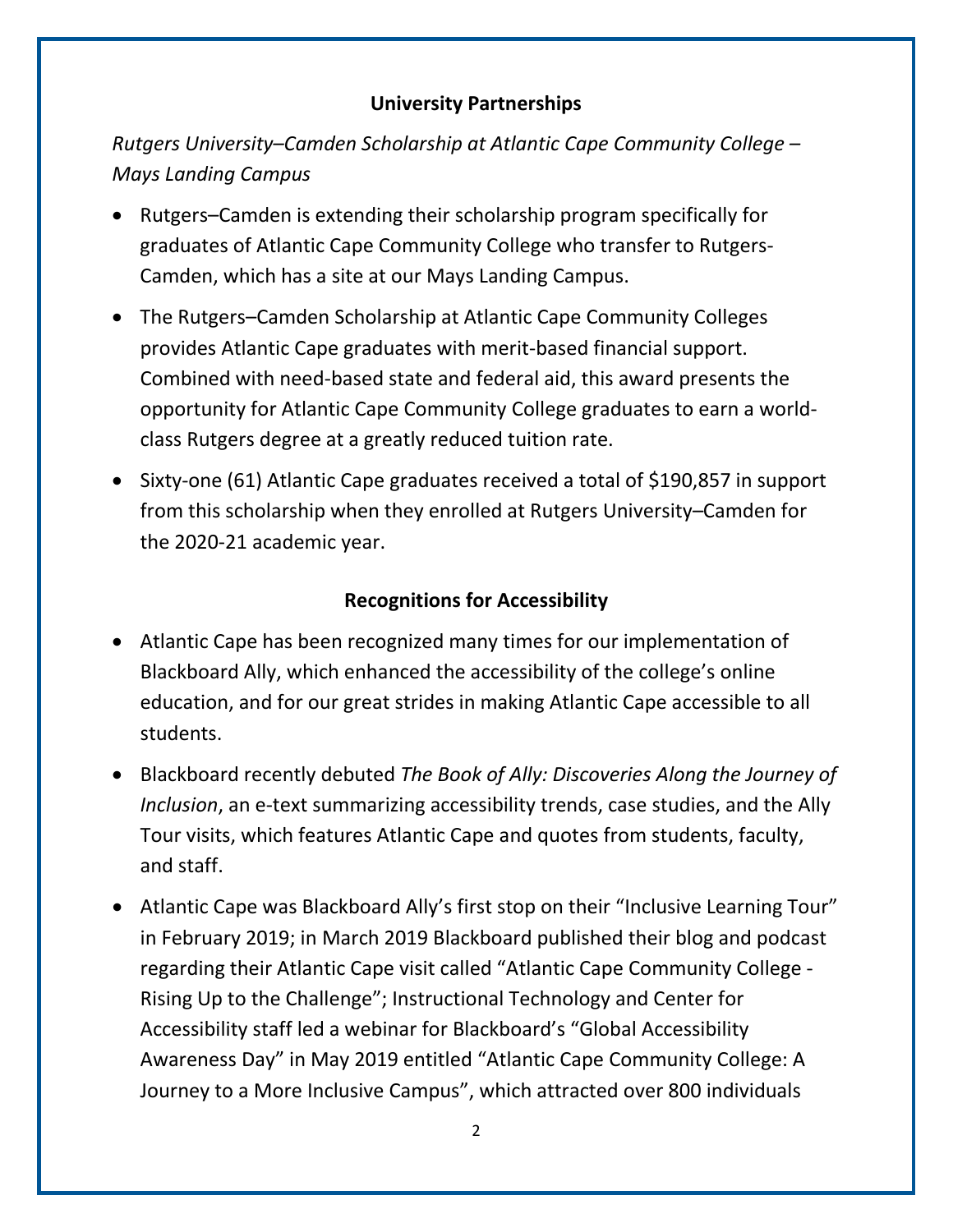internationally; and finally, in May 2019 Instructional Technology and Center for Accessibility staff were interviewed for an article in *Inside Higher Ed* for a story about Atlantic Cape's journey to a more inclusive campus, entitled "ADA Lawsuit Prompts Institutional Change, Draws More Students."

# **Diversity, Equity, and Inclusion**

- The Faculty Diversity, Equity, and Inclusion Committee hosted "Brave Enough to Speak It," an event moderated by Professor Effie Russell on March 23, 2021. Professor Jay Peterson, Professor Heather Boone, Mr. Michael Forrest, and Black Student Alliance President Heleena Hendricks presented poetry and literature on themes of racial justice and equity.
- Victor Moreno, Manager of Community Outreach, participated as a panelist in AtlanticCare's Young Professionals webinar series on "Diversity and Inclusion in the Workplace" on April 8, 2021.

## **Community Relations**

- Atlantic Cape partnered with the Fellowship of Churches and the City of Atlantic City Mayor's Office to carry out a community food distribution at the Worthington Atlantic City Campus. Seven hundred (700) meal kit boxes were distributed in coordination with the Easter holiday event on April 3, 2021.
- Atlantic Cape supported Recovery Force's Easter Holiday event at Brown's Park on April 3, 2021. Over 150 children enjoyed games, prizes, and Easter activities.
- Atlantic Cape, along with the Culinary Student Association (CSA) and the Professional Chefs Association of South Jersey, supported Angels in Motion on a community feeding on April 10, 2021 at Center City Park in Atlantic City. They donated food and made over 200 grab and go meal kits which included sandwiches, condiments, water, and dessert.

#### *Jersey Shore Science Fair*

• Atlantic Cape faculty and staff came together to support the annual *Jersey Shore Science Fair*, which was held virtually this year. This annual event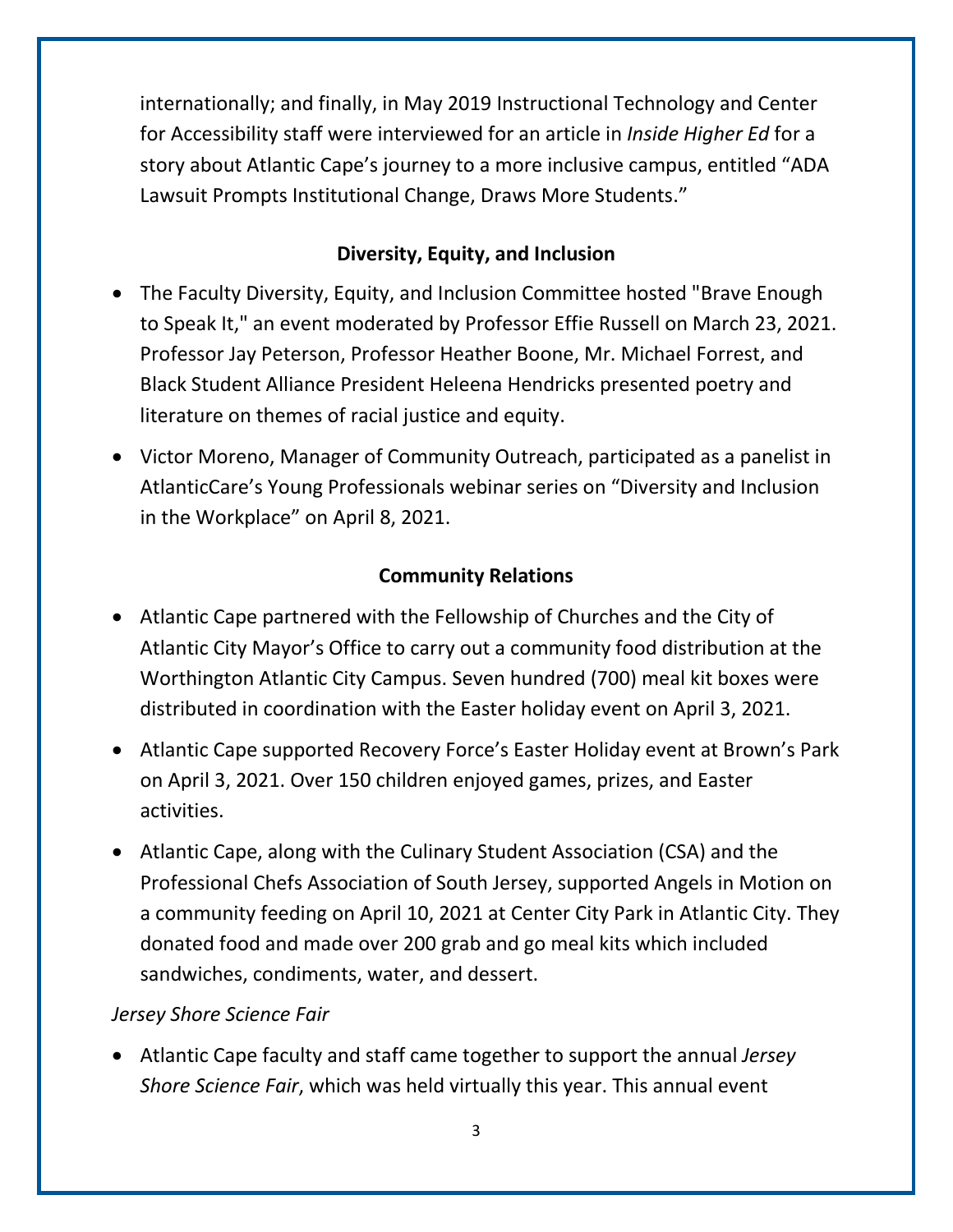provides an important opportunity for local students to develop their interest in STEM and apply the knowledge they have acquired in the classroom to realworld problems. This effort was coordinated by Rosanne Weiss, Senior Adjunct, Information Systems and Aviation Studies.

- The following faculty and staff served as judges:
	- o Rosanne Weiss (Chief Judge); Linda Benner; Karen Brundage-Johnson; Erika Chu; Dr. Denise Coulter; Tim Cwik; Erin DeLong; Loretta Gris-Dicker; Sandra Harris; Toni Lehman; John Livezey; Dr. Jolie Master; Nicholas Nazzario; Judith Otterburn-Martinez; Brendan Santangelo; Christina Savich; Bo Zilovic.

## **Faculty Accomplishments**

- Tim Cwik, Department Chair of Aviation Studies, has been reappointed as the Coordinator and Deputy of the Cape May County Radio Amateur Civil Emergency Services (R.A.C.E.S) through 4/30/2024. He has been the county R.A.C.E.S. officer (a volunteer position) for about 25 years.
- The Cape May County Radio Amateur Civil Emergency Services (R.A.C.E.S) group provides communications support using amateur radio and other resources to state, county, and local emergency management. They provide systems to augment or, in extreme cases, to replace normal communications and typically deploy or standby for weather events and other incidents.

## **Student Accomplishments**

#### *New Jersey All-State Academic Team - 2021*

• Atlantic Cape students Lily Chowdhury and Rose Melanie Shaw (graduating members of Phi Theta Kappa) have been named to the *2021 New Jersey All-State Academic Team*. This group of Phi Theta Kappa (PTK) students, from each of the state's 18 community colleges, represent the very best that community colleges have to offer in academic excellence, leadership, and community service.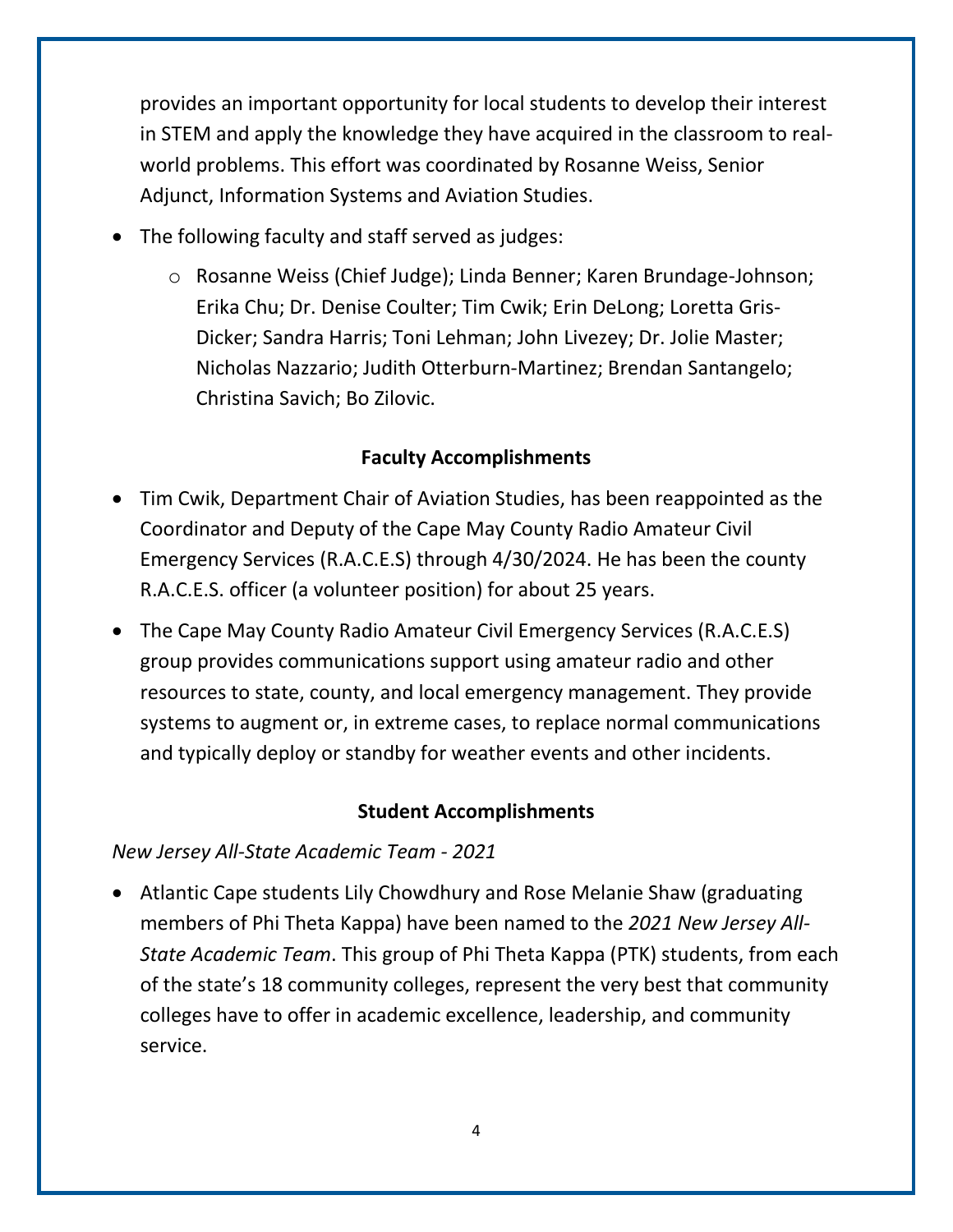• The New Jersey Council of County Colleges (NJCCC) is honoring the 2021 New Jersey All-State Academic Team for their talent, innovation and dedication, and is recognizing their outstanding achievements and exceptional service to their communities and colleges as members of Phi Theta Kappa.

*New Jersey Women's and Gender Studies Consortium Colloquium*

• Atlantic Cape students Jamie Frederickson, Jessica Scull, and Rhys Ancheta presented work at the New Jersey Women's and Gender Studies Consortium Colloquium hosted by Drew University on April 9, 2021. Professor Rich Russell and Professor Heather Boone represent the college on the New Jersey Women's and Gender Studies Consortium.

# **Alumni Accomplishments**

# *Distinguished Alumni – 2021*

• This year, Atlantic Cape will be honoring four outstanding alumni with the "Distinguished Alumni Award." The recipients will be recognized at a virtual ceremony on April 28, 2021.

*Overall Distinguished Alumni Award Category (open to all graduates):*

- Madeline Quinn Seidenstricker, Class of 1971, Liberal Arts Education Option, A.A.
	- o 25-year career in the U.S. State Department; international teaching and public service
	- o Volunteer work at HEARTS Therapeutic Riding Center and Hammonton Arts Center
	- o Atlantic Cape Adjunct, English Department
	- o Bachelor's degree from Montclair State University; Master of Arts in Teaching from Glassboro State College (now Rowan University)
- Donna Vassallo, Class of 1985, Hospitality Management, A.A.S.
	- o Extensive career in hospitality, tourism, and human resources management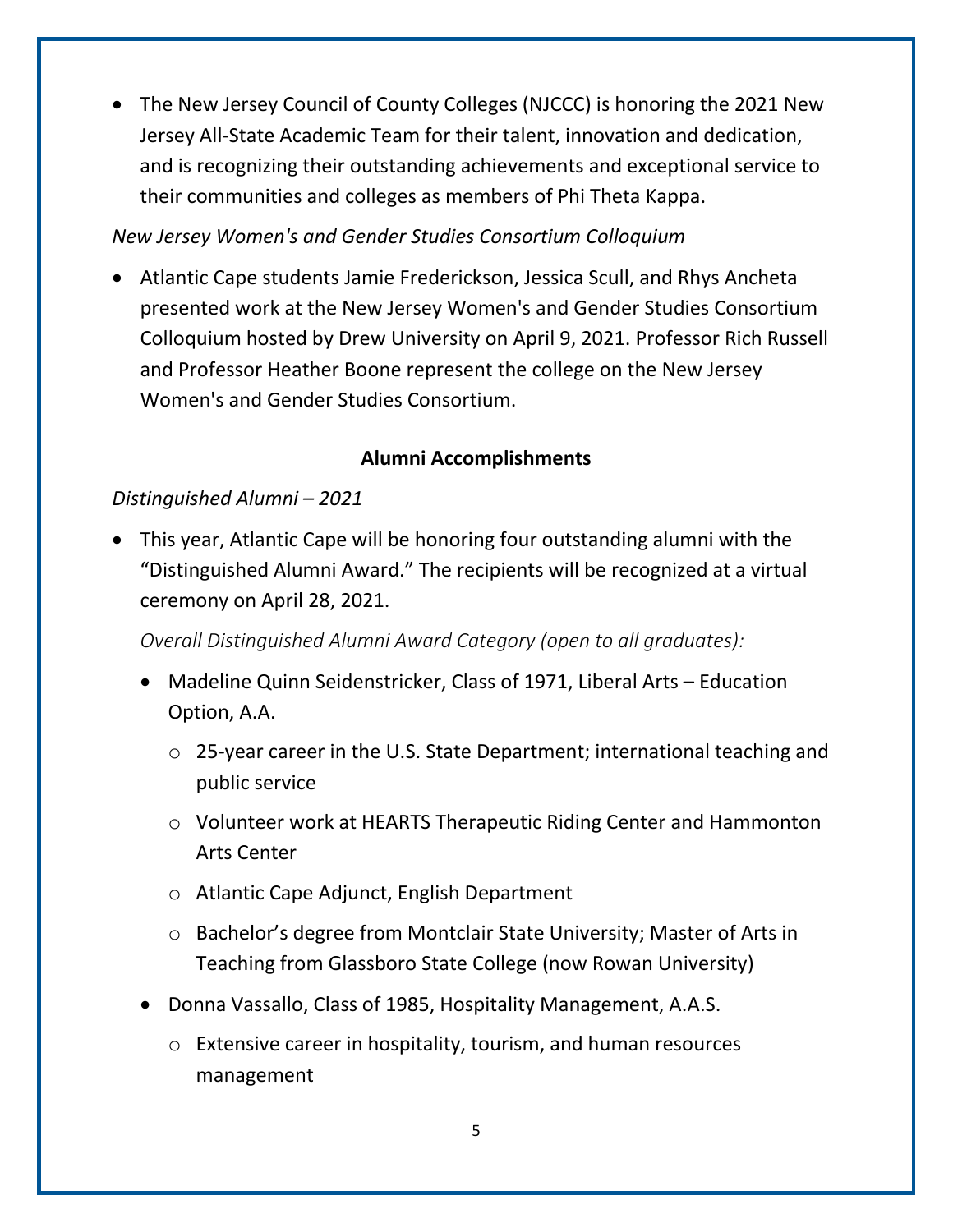- o Current Dean of Professional Studies, High School Initiatives, and Internships (retiring June 30, 2021)
- o Atlantic Cape Community College Foundation Board member, 1998- 2004
- o Lindback Distinguished Teaching Excellence Award (2009)
- o Bachelor's degree from Widener University; Master's degree from Fairleigh Dickinson University; mid-career fellowship program at Princeton University

*Young Alumni Achievement Award (graduates 40 years of age and younger)*

- Pamela Shute, Class of 2006, Liberals Arts Education Option, A.A.
	- o Currently Instructional Supervisor at Middle Township Elementary #1
	- o Bachelor's and Master's degrees from Drexel University; Master's degree from Rowan University; currently in doctoral degree program at Drexel University
	- o Capstone Achievement Award in 2010 for Excellence in Student Teaching from Drexel University
	- o Volunteer work at Middle Township PTO; Whitesboro Recreation Center; Matt's Stocking
- Harry Walk, Class of 2009, General Studies, A.S.
	- o 14-year career at AtlantiCare; currently Corporate Director of Customer Experience
	- o Previously Patient Care Associate; RN Progressive Care Unit (PCU); Clinical Nurse Manager - Medical Surgical Unit, Atlantic City
	- o Bachelor's degree (Rutgers University); Bachelor's and Master's degrees from Walden University

# *Nate Evans, Jr., '15 – Alumni Success Story*

• Nathan Evans earned an Associate in Arts degree in Communication from Atlantic Cape in 2015, and graduated from Rowan University in May 2019 with a B.A. in Liberal Studies. Nathan formed his own business in the